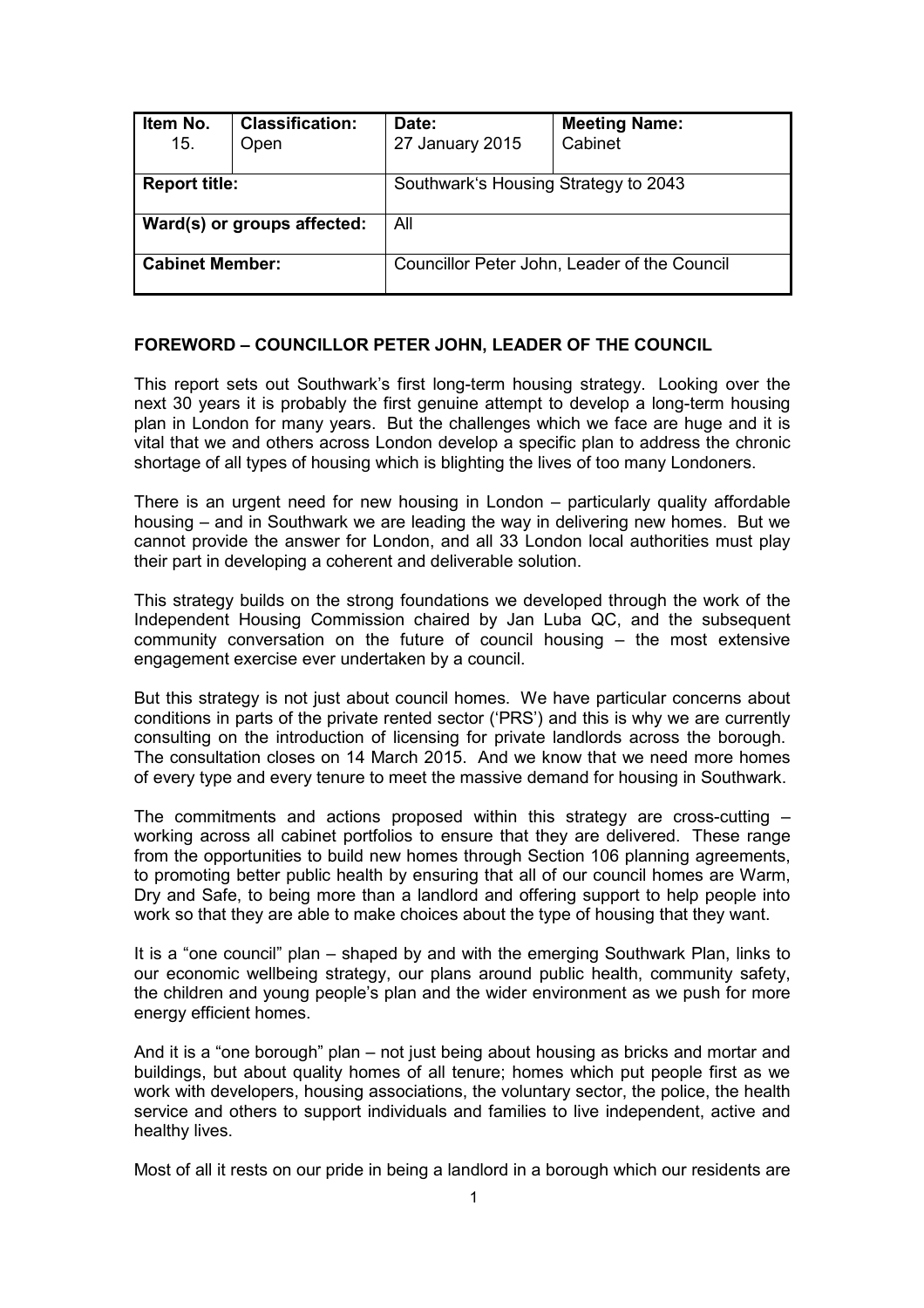proud to call home. It is a strategy which puts rights and responsibilities at its heart and sets us a challenge to continue to build on service improvements and demand even higher standards in the years to come.

#### **RECOMMENDATIONS**

- 1. That the cabinet approves Southwark's Housing Strategy to 2043 (Appendix 1).
- 2. That cabinet notes the single page summary of the Housing Strategy to 2043 (Appendix 2).
- 3. That cabinet notes that implementation plans will be developed collaboratively across all council services and with our private, public and third sector partners.

### **BACKGROUND INFORMATION**

- 4. In 2011 Southwark Council began a process of looking at the future of council housing in the borough. The cabinet agreed to set up a commission, independent of council influence, to explore options for the future financing, ownership and operation of Southwark's housing stock beyond 2015/16. That work was completed in October 2012.
- *5.* The Independent Housing Commission's work was followed by a very extensive engagement with residents on the future of council housing in Southwark. In total there were over 80 different key events, activities or other ways of engaging. This included engagement at area housing forums, tenant council, homeowners' council, community councils, and other meetings. It also included engagement targeted at young people including work with a local youth radio station, and on the housing needs of older people. There were also community conversations, led by councillors, in a variety of locations across the borough.
- 6. In July 2013 the report on the outcome of this community conversation was considered by cabinet. Cabinet restated the council's commitment to council housing as a long term community asset to the benefit of Southwark residents, and ruled out any wholesale or large-scale transfer of its stock to another provider. It also recommended that the council should provide as many homes that are as genuinely affordable as possible and look creatively at different options for financing these homes. At the same cabinet meeting, the leader of the council set the target of building 11,000 new council homes by 2043. Cabinet also agreed an action "to review the council's housing strategy across all tenures and sectors, having regard to the detailed assessment of the council's own stock."
- 7. In January 2014 cabinet agreed the vision for a new housing strategy and plans for developing a new borough-wide housing strategy for Southwark. The vision emerged from the extensive community conversations on the future of council housing following publication of the Housing Commission's report. The housing strategy describes the key housing issues in the borough and the council's priorities and commitments for tackling these over the life of the strategy. It covers housing across all tenures (both public and private sector housing).
- 8. The housing strategy sits alongside the council's planning policies, most notably the Core Strategy and the New Southwark Plan, which the council is currently consulting on and which will replace the Core Strategy. This will set out a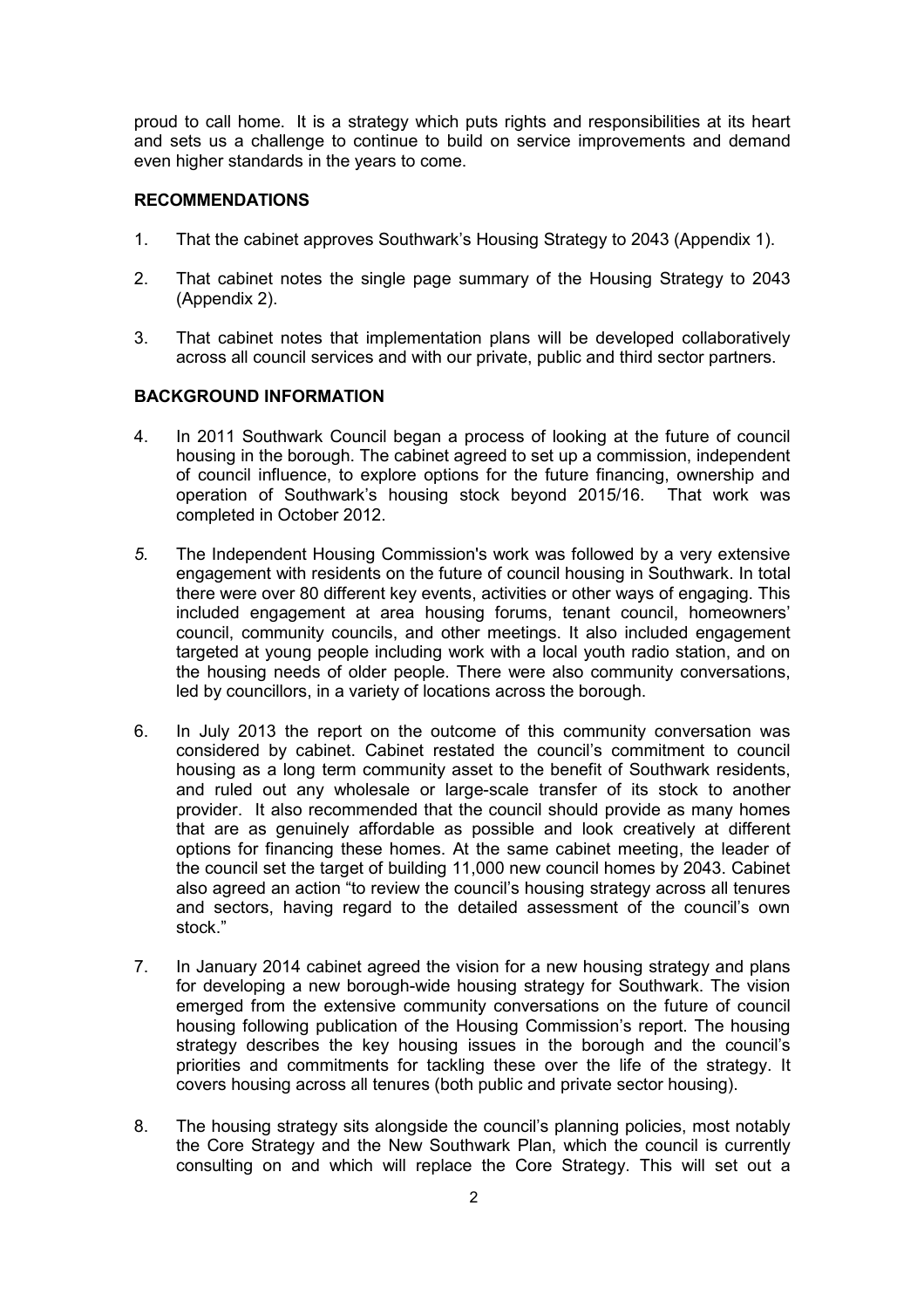development strategy for the next 15 years. It will set out both strategic and detailed planning policies. This will be subject to an extensive statutory consultation exercise. The timetable for completion of the New Southwark Plan is late 2017. Officers have been working together to ensure the two documents are and will continue to be consistent. The housing strategy will set the key strategic direction for housing which will also be reflected in the New Southwark Plan. The more detailed housing targets and other further housing planning details will be included in the New Southwark Plan.

- 9. The July 2014 cabinet report "Next Steps on Developing Long Term Plans for the Delivery of New Council Homes" established a clear direction of travel for the delivery of both new council homes and investment in the existing housing stock, key components of the housing vision. The October 2014 cabinet report "New Southwark Plan – Issues and options" also contributed to establishing the housing strategic vision. The council's plans for improvements to the private rented sector in the borough are also well underway.
- 10. Agreement of the housing strategy will provide a clear policy statement to support the ongoing delivery of the Fairer Future promise to deliver 11,000 new homes, and the other commitments in the housing strategy vision.
- 11. All London boroughs' housing strategies and housing policies have to be in general conformity with the Mayor of London's Housing Strategy and London Plan. The Southwark Housing Strategy has taken account of the objectives in the Mayor's London housing strategy .officers at the Greater London Authority (GLA) have confirmed that they are very supportive of our strategy but also made some useful suggestions for our consideration. Some of these have been included in the final draft, while others such as suggestions around wheelchair housing will be taken as part of the implementation of the strategy.

#### **Consultation and engagement on Southwark's housing strategy**

- 12. The housing strategy has emerged and been shaped by a number of engagement exercises over the last few years. The process started in 2011 when cabinet recognised the need for a long-term strategy for the council's housing stock and established the independent Housing Commission to make recommendations for an investment strategy for the housing stock for thirty years. The commission consulted widely in developing its proposals. The strategy has also been shaped by the following:
	- The extensive community conversation conducted by the council on the future of council housing in Southwark (as detailed in paragraph 5).
	- Three focus groups in February 2014 which were undertaken by Cobweb consultancy on behalf of the South East Housing Partnership (including Southwark), with representatives from housing associations, developers, private landlords, local authorities, voluntary, health/social care and homelessness sectors. These were part of the Strategic Housing Market Assessment (SHMA) of the South East London Housing market.
	- The ongoing extensive consultation on the development of 11,000 new council homes. As part of this, over 2,000 responses were received on the consultation on the Charter of Principles as detailed in the November 2014 cabinet report "Update on Consultation and Plans for the Delivery of 11,000 New Homes".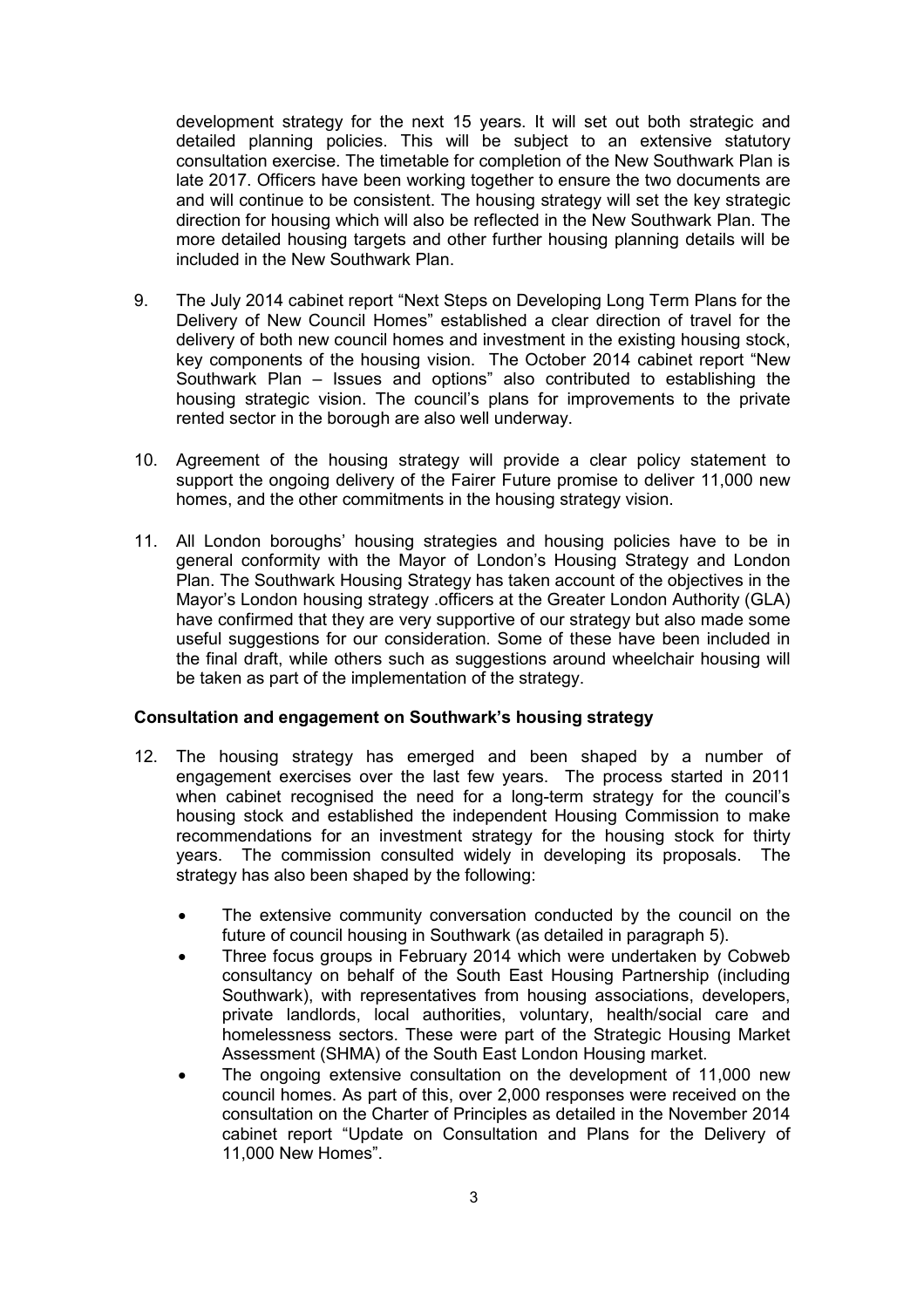- 13. Following these consultations there was a very clear direction from residents and other stakeholders about the future of housing in the borough. While some of the consultation had focused on the future of council housing, it had also taken account of other tenures. Many residents expressed views about other forms of housing in Southwark, including concerns about the high cost of renting privately, young people having to move out of the borough to find housing, and a need for more shared ownership options.
- 14. As a very clear direction was already emerging, it was decided to focus any subsequent engagement on areas not covered by the community conversation. These were considered to be with housing associations, developers, and private sector landlords. A workshop was held with housing associations and developers, and a meeting took place with the Private Landlords Forum to capture their views. In addition, key external stakeholders including representatives from Southwark Legal Advice Network, and Community Action Southwark were invited to a cross council officer consultation event. Meetings also took place with the Futures Steering Board. Further engagement took place through the annual Tenant Conference. The strategy was also discussed at the Forum for Equalities and Human Rights (FEHRS).
- 15. Cabinet agreement of this housing strategy is not the end of the consultation and engagement process. Some of the commitments in the housing strategy will require further continued consultation and engagement. Key examples of this include:
	- The on-going consultation on the delivery of the 11,000 new council homes. The December cabinet Report "Update on the Proposed Pipeline for the Delivery of 1,500 New Council Homes by 2018" (paragraph 90) sets out the stages and phases of the consultation going forward. The next phase is consultation on the borough-wide principles, followed by estate-by-estate engagement, leading to engagement with local residents around involvement in management of new homes.
	- The consultation on introducing a private sector licensing scheme, which closes on 14 March 2015.
	- Engagement with advice and voluntary sector partners via the Council's Homelessness Forum on the development of a new homelessness and rough sleeping action plan.
- 16. The council will continue to engage with partners to develop implementation plans, collaboratively across all council services and with our private, public and third sector partners. Given the length of time the strategy covers, there will be actions and impact which cannot be anticipated or will be subject to change. It is therefore essential that there is ongoing engagement between the council and our key partners on its delivery. This ongoing engagement will also allow us to continue to consider broader equality impacts, including appropriate assessment and review.

#### **Evidence base for the housing strategy**

17. The housing strategy has been informed by a variety of data. In June 2014 work on the South East London Strategic Housing Market Assessment (SHMA) was finalised. This found that Southwark has an estimated net additional dwelling requirement equating to 1,650 new homes each year, of which 799 need to be affordable housing units (over the 2011-2031 period). In December 2014 the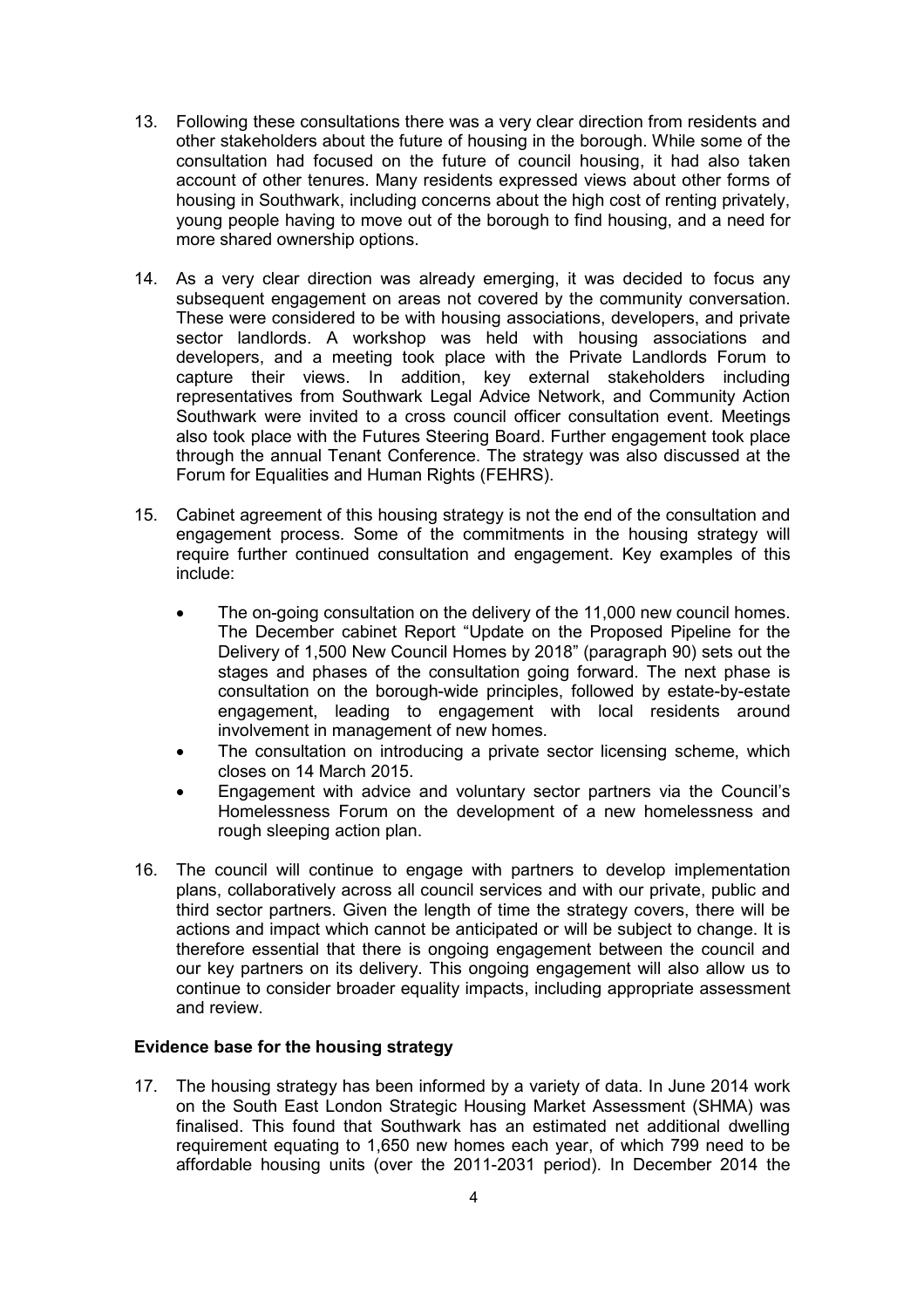sub-regional report on the lower quartile private rented sector was finalised, which revealed a number of issues with how the sector is operating. Other data has been used to inform the strategy including census data, and the council's internal data on homelessness and the housing register. A summary of this data is included at the end of the strategy. Southwark's housing data is available online at www.southwark.gov.uk/housingstrategy.

# **KEY ISSUES FOR CONSIDERATION**

- 18. Southwark's Housing Strategy to 2043 is attached as Appendix 1. It is our first long term housing strategy. It is also our first age-friendly housing strategy.
- 19. The housing strategy provides a detailed narrative about the housing challenges in Southwark, our ambitions, and more information about how we will deliver our commitments over the duration of the strategy.
- 20. The strategy has been designed from the principles and commitments that were agreed by cabinet in January 2014 in the report "Vision for a new housing strategy for Southwark." The vision consists of four key principles. Each principle is underpinned by key commitments which summarise the steps required to deliver on the principles over the duration of the strategy. These are set out below:

### **Principle 1 – We will use every tool at our disposal to increase the supply of all kinds of homes across Southwark.**

- Building 11,000 new council homes for rent, and hundreds more to be made available on a shared ownership basis.
- Creating a new Southwark Plan and getting the most from regeneration opportunities to encourage and support housing growth across all tenures.
- Delivering a mix of homes, of different types and sizes, which are accessible and respond to people's changing needs over time, through direct provision and in partnership with housing associations.
- Ensuring a supply of new homes which are affordable to people on a range of incomes, through our major regeneration schemes in the Elephant & Castle, Aylesbury Estate, Canada Water and beyond.
- Seeking opportunities to work in partnership with the private sector to develop good quality, well managed privately owned and rented homes.

### **Principle 2 – We will demand the highest standards of quality, making Southwark a place where you will not know whether you are visiting homes in private, housing association or council ownership.**

- Delivering the successor to our "warm, dry and safe" housing investment programme to make all our council homes fully fit for the twenty first century.
- Using our powers as the local planning authority to ensure that all new homes, regardless of ownership, are built to high standards of quality and design.
- Implementing a licensing and accreditation scheme for private landlords to drive up standards and reward good practice in the sector.
- Encouraging private landlords to offer greater security, certainty and stability for their tenants, especially families with children.
- Taking tough enforcement action against rogue landlords and letting agencies.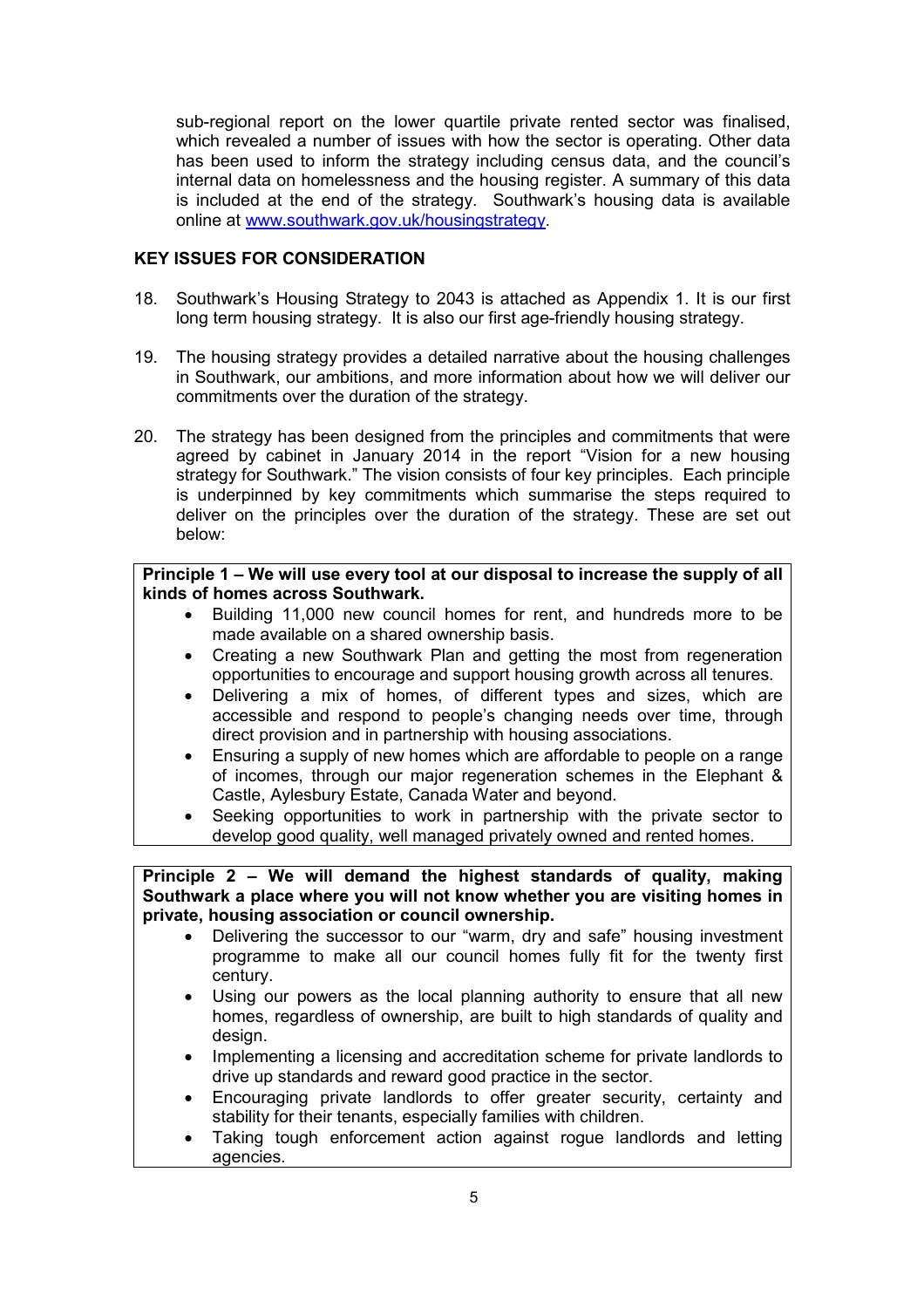**Principle 3 – We will support and encourage all residents to take pride and responsibility in their homes and local area.** 

- Enabling council tenants and homeowners to take greater control over their local housing services, and supporting the development of tenant management organisations.
- Working with local housing associations to promote resident involvement and a more consistent Southwark wide service standard.
- Providing advice and assistance to private landlords and tenants on their respective rights and responsibilities.
- Working in partnership with local residents to tackle antisocial behaviour where it blights neighbourhoods and people's lives.
- Providing advice to private leaseholders on their options including the right to manage their blocks or estates.

**Principle 4 – We will help vulnerable individuals and families to meet their housing needs and live as independently as possible.** 

- Building lifetime homes, delivering extra care housing, exploring other specialist housing options for older people, and adapting properties to enable older and disabled residents to live independently as long as possible in their communities
- Providing incentives and opportunities for under-occupiers in social housing to downsize, releasing larger homes to help reduce overcrowding.
- Being 'more than a landlord' by connecting residents to the services and support they need across health, education, training, and employment, especially those facing particular barriers and less able to help themselves.
- Preventing homelessness wherever possible through self-reliant individuals and resilient communities.
- Working in partnership locally and across London to bring an end to rough sleeping in Southwark.
- 21. A single page summary of the strategy is attached at Appendix 2.
- 22. The key actions of the housing strategy will be monitored ultimately through the Council Plan alongside relevant action plans. As this is a long term housing strategy there will be need to review and update our plans on a periodic basis.

#### **Policy implications**

23. The housing strategy has been developed to work with and complement the council's other high level strategies and plans. This new housing strategy will replace the current seven year (2009 to 2016) housing strategy, agreed by the council's executive in 2009.

#### **The Council Plan and Fairer Future Promises**

- 24. It is a council plan target to have a housing strategy completed by autumn 2015. The housing strategy is consistent with the council's overarching vision to create a fairer future for all. The four principles which comprise the housing strategy vision as set out in this report have particularly strong links to the following fairer future principles:
	- Treating residents as if they were a valued member of our own family
	- Working for everyone to realise their own potential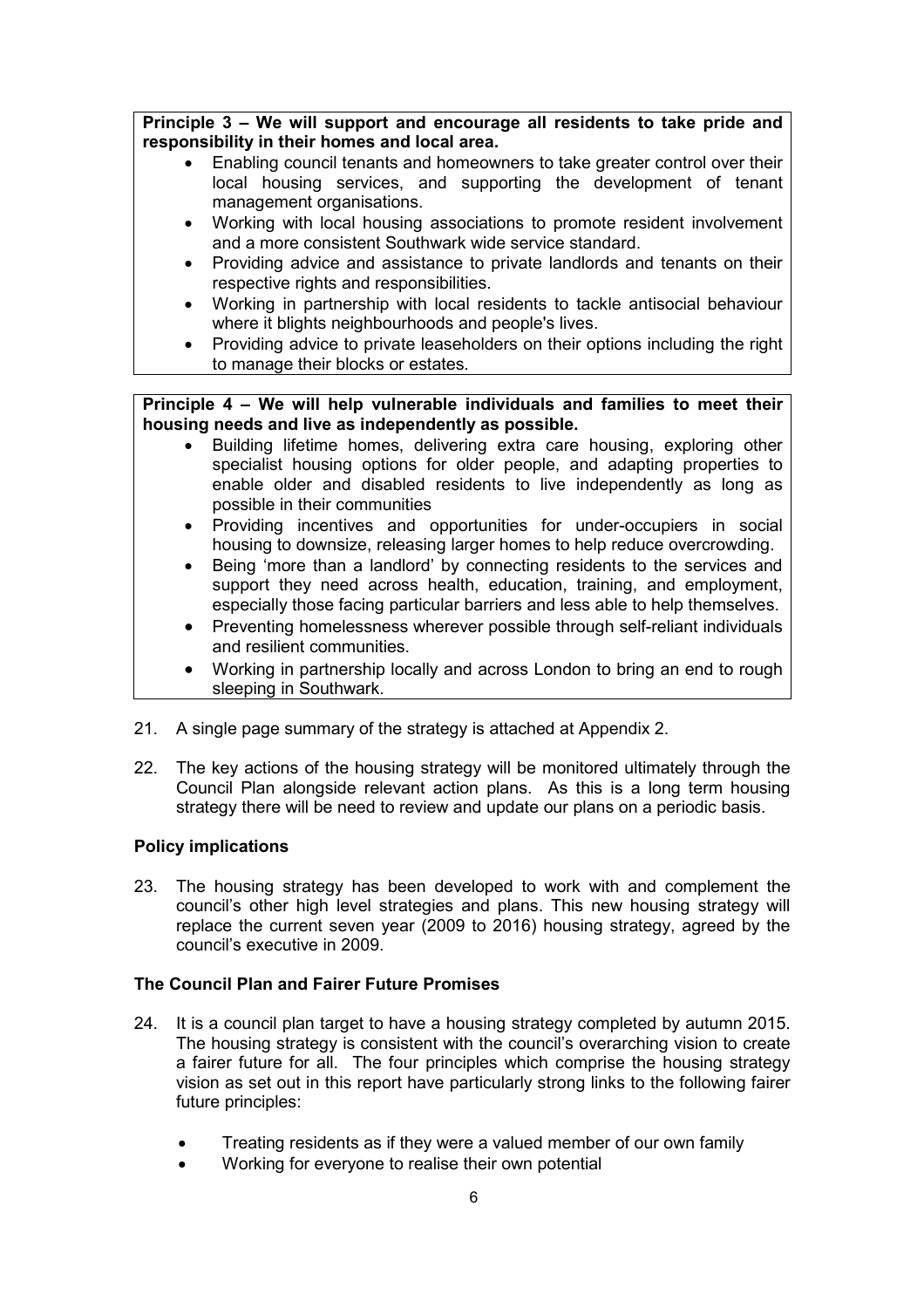- Making Southwark a place to be proud of.
- 25. The draft Council Plan for 2014/15 to 2017/18 was agreed by cabinet in July 2014. It included a number of promises which the housing strategy will help deliver, namely:
	- Promise 3: Quality affordable homes "We will improve housing standards and build more homes of every kind including 11,000 new council homes by 2043 with 1,500 by 2018. We will make all council homes warm, dry and safe and start the roll out of our quality kitchen and bathroom guarantee."
	- Promise 9: Revitalised neighbourhoods "We will revitalise our neighbourhoods to make them places in which we can all be proud to live and work, transforming the Elephant and Castle, the Aylesbury and starting regeneration of the Old Kent Road."

# **The New Southwark Plan**

26. The housing strategy will sit alongside the New Southwark Plan, which the council is currently consulting on. This will replace the Core Strategy and saved former Southwark Plan policies. The New Southwark Plan will set out a development strategy for the next 15 years. This will be subject to an extensive statutory consultation exercise. The timetable for completion of the New Southwark Plan is late 2017. The housing strategy will set the key strategic direction for housing which will be reflected in the New Southwark Plan. The more detailed housing targets and other further housing planning details will be included in the New Southwark Plan.

# **Economic Wellbeing Strategy 2012-2020**

27. This is the council's strategy for delivering jobs and growth. Building new homes creates jobs in construction, and also in other sectors, such as logistics and retail. The fourth strand of the strategy- promoting financial wellbeing and independence- has particularly strong links with housing, in terms of helping to develop a strategic response to welfare reform, and contributing to developing long term solutions for those living in insecure housing conditions who are at risk of homelessness, exacerbated by reliance on benefits/low paid work.

# **Health and Wellbeing Strategy**

- 28. Homelessness and poor housing conditions have a proven link to a number of health problems including respiratory diseases, and can contribute to poor mental health. The first Southwark Health and Wellbeing Strategy 2013-14 was developed between the council and its partners in health, police, community and voluntary sectors, and its three priorities are:
	- Giving every child and young person the best start in life
	- Building healthier and more resilient communities and tackling the root causes of ill health
	- Improving the experience and outcomes for our most vulnerable residents and enabling them to live more independent lives.

# **Children and Young People's Plan**

29. The Children and Young People's Plan 2013-16, contains the vision that 'Every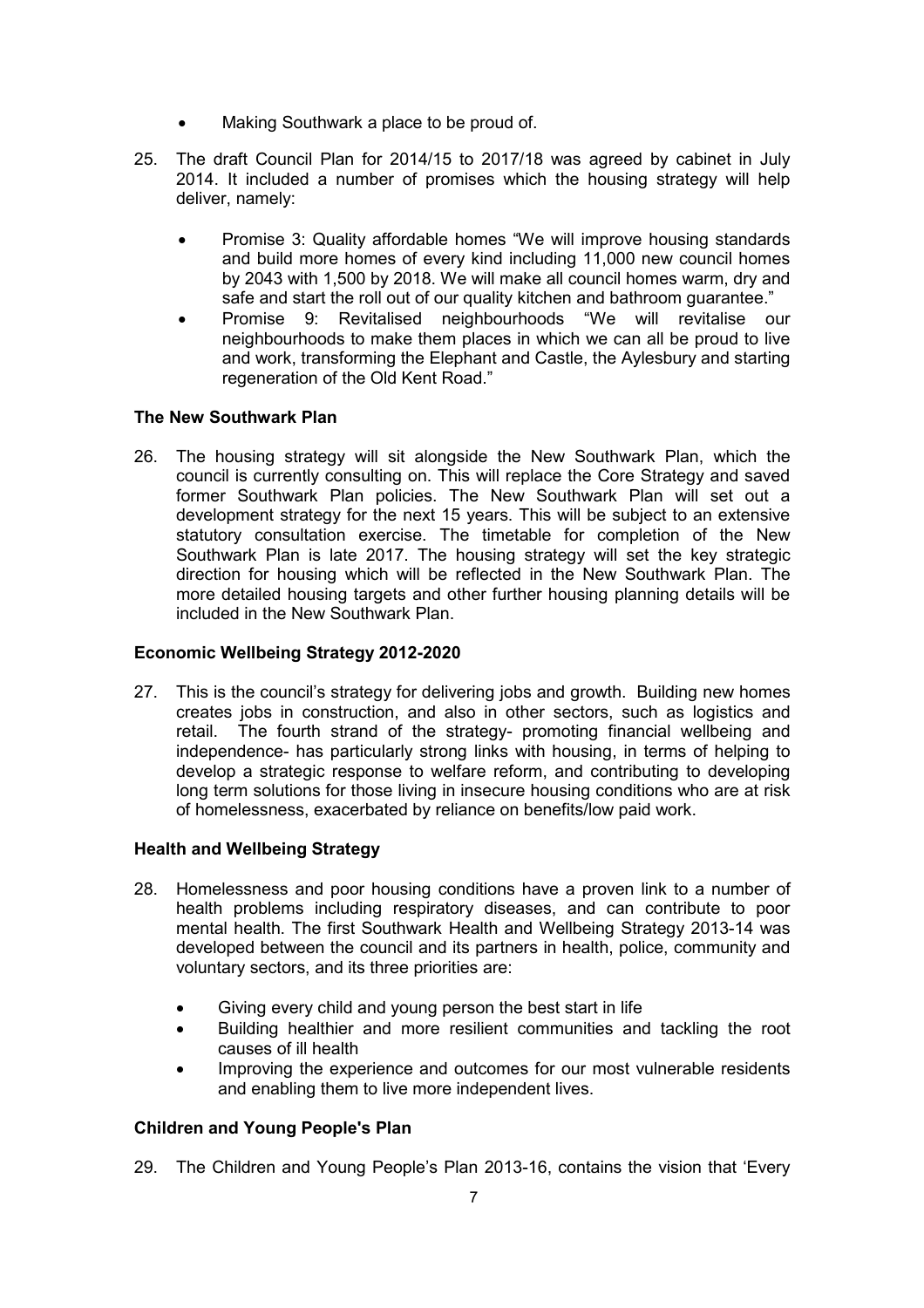child, young person and family in Southwark thrives and is empowered to lead a safe and healthy life'. It goes on to state that 'We will work together to deliver high quality services that make a measurable difference in helping to overcome inequality and disadvantage, and strengthen families' abilities to raise their children successfully and independently'. One example of the impact that a family's housing circumstances can have on a child's life chances is if they live in an overcrowded home. Overcrowding can have a negative impact on a child's educational attainment, as there may be no suitable place to complete their homework without distraction. Tackling this type of issue through a cross-service approach is fundamental to securing the changes necessary to improve a child's life outcomes.

### **Community impact statement**

- 30. It is anticipated that the commitments of the housing strategy will benefit all communities in Southwark, as the objective is to improve the housing conditions of the borough, irrespective of housing tenure. However, with such a long-term housing strategy there will be a number of actions linked to delivery of the strategy which will be implemented over time, and where further equality assessments will be required.
- 31. It is our first age-friendly housing strategy. While many of the age-friendly measures in the strategy are aimed at older people, there will also be wider benefits for all communities in the borough, by providing better designed homes and neighbourhoods. Our 'more than a landlord' approach will also provide a supportive housing service to our residents, tailored to their individual needs. This approach will also help to reduce homelessness, through earlier intervention.
- 32. An Equalities Analysis on the housing strategy to 2043 has been produced and this is attached as Appendix 3. The housing strategy is a high-level document that sets out the ambitions of the council and its long-term plans. The key to ensuring equality will lie in the implementation of the strategy, where equality assessments will be carried out for specific projects, examples of this include:
	- The ongoing work on the 11,000 new council homes and housing investment work stream, which will take account of residents' specific needs. There will also be an equality assessment of the planned Local Lettings Policy for the 11,000 new homes.
	- The proposals for introducing a private sector licensing scheme
	- The development of a homelessness and rough sleeping action plan.
- 33. A senior officer housing strategy steering group with representatives from across the council will continue to meet quarterly. This group will have a role in ensuring that the equalities impacts continue to be reviewed.

#### **Resource implications**

34. There are no resource implications at this time.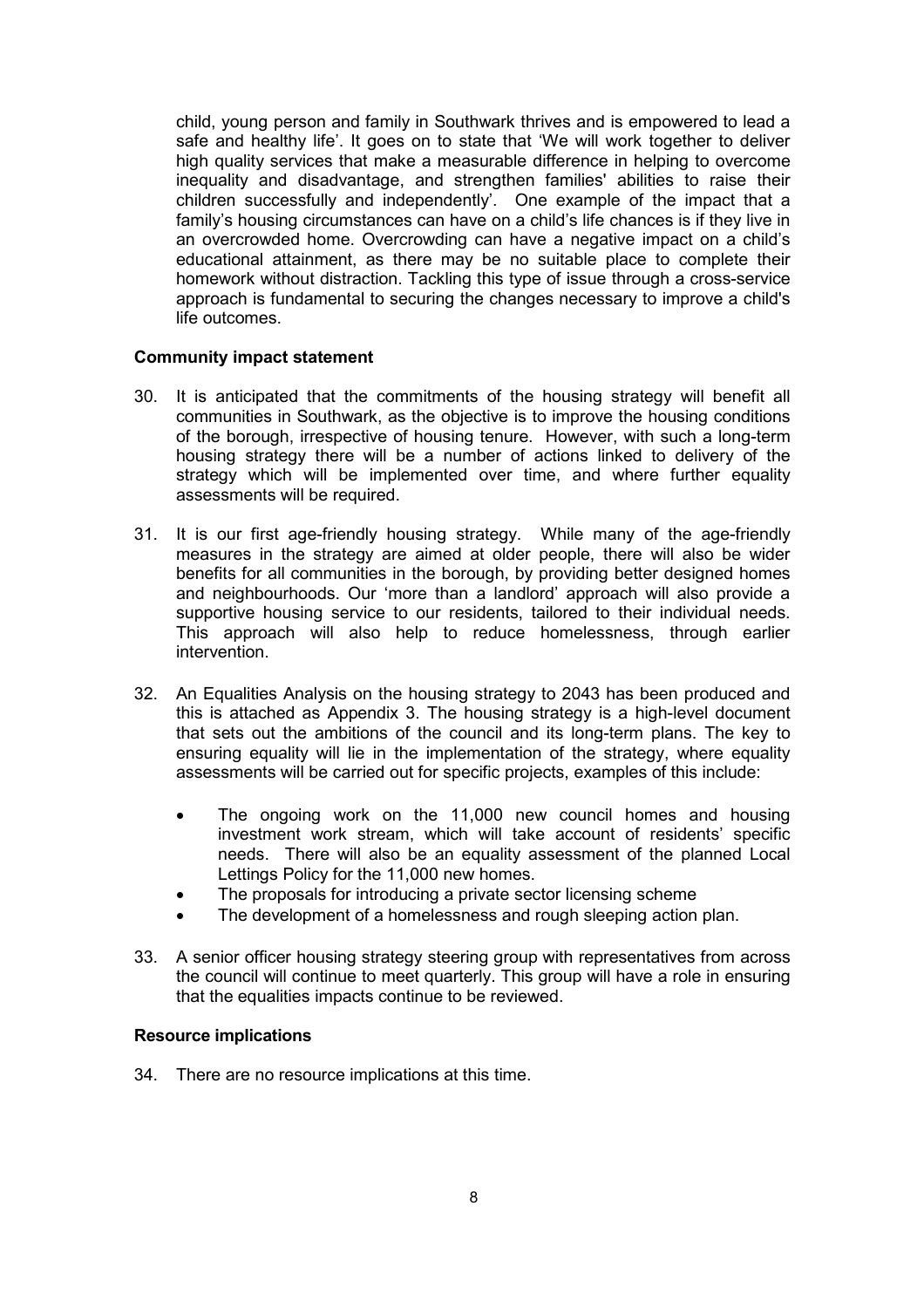# **SUPPLEMENTARY ADVICE FROM OTHER OFFICERS**

### **Director of Legal Services**

- 35. Under section 87 of the Local Government Act 2003, the Secretary of State can require local housing authorities (LHA's) to produce housing strategies. This power has not been used although in practice many LHA's have produced strategies. While there is no requirement to produce a housing strategy, where one is prepared it must, pursuant to section 28 of the Greater London Authority Act 2007, 'be in general conformity with the London housing strategy' prepared by the Mayor of London. Cabinet members are referred to paragraph 11 of the report that confirms the objectives of the Mayor's London Housing Strategy have been taken into account and that input to the council's proposed housing strategy has been provided by officers at the GLA.
- 36. The report sets out the consultation that has taken place throughout development of the strategy. The outcome of consultation should be taken into account when considering the recommendations in this report.
- 37. Cabinet members attention is also drawn to the public sector equality duty (PSED) under section 149 of the Equality Act 2010, which requires the council, when making decisions, to have regard to the need to eliminate discrimination, harassment, victimisation or other prohibited conduct; advance equality of opportunity and foster good relations between persons who share a relevant protected characteristic and those who do not share it. The relevant characteristics are age, disability, gender reassignment, pregnancy and maternity, race, religion or belief, sex and sexual orientation. The duty also applies to marriage and civil partnership but only in relation to the elimination of discrimination. Cabinet members are referred to the community impact statement in the body of this report and the equalities analysis at Appendix 3 setting out the consideration that has been given to equalities issues which should be considered when making decisions on the recommendations in this report.

#### **Strategic Director of Finance and Corporate Services (FC14/0039/FH)**

38. The strategic director of finance and corporate services notes the report; financial implications will be incorporated into the council's budget setting and decision making processes as these arise.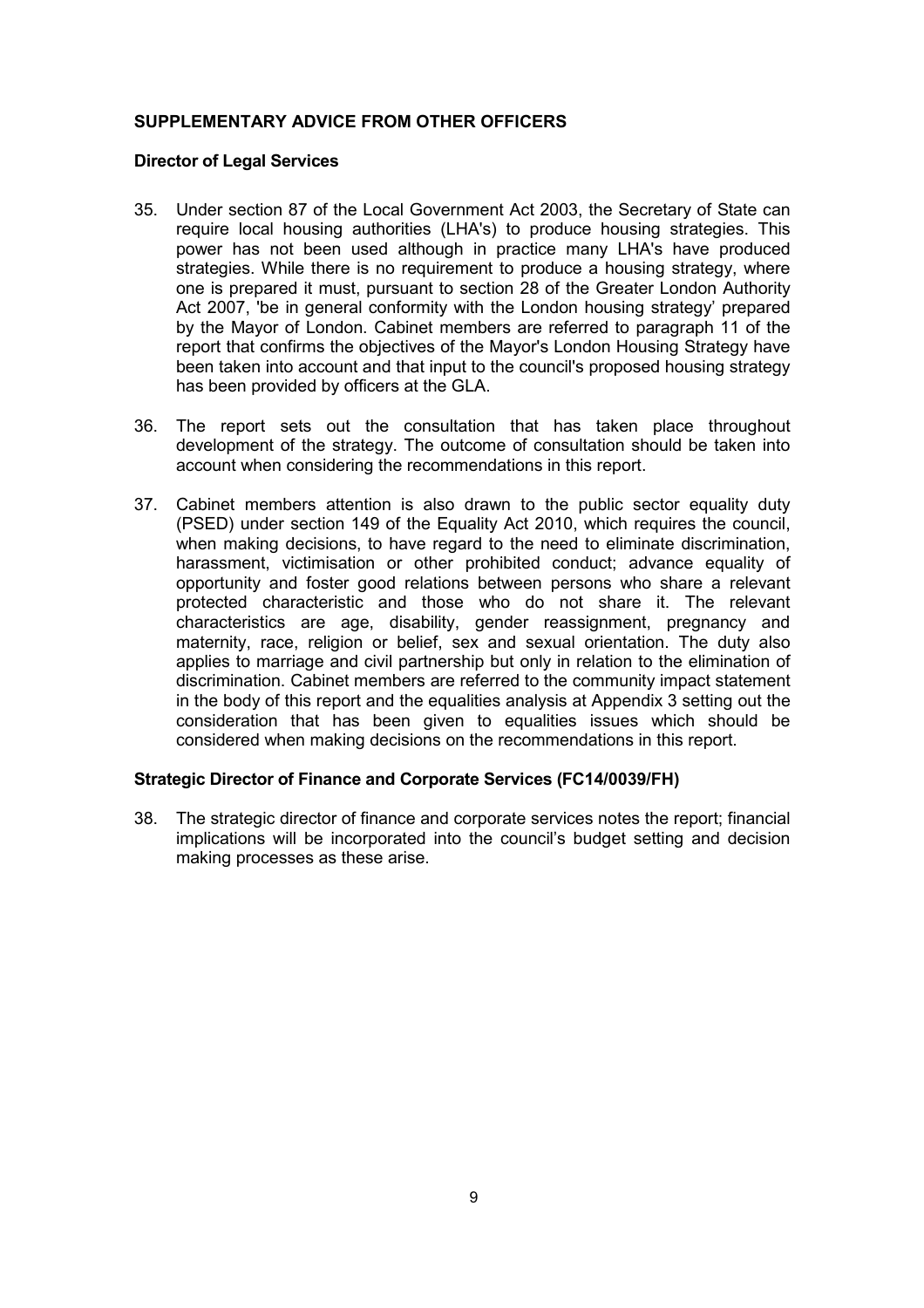# **BACKGROUND DOCUMENTS**

| <b>Background Papers</b>                                                      | <b>Held At</b>   | <b>Contact</b>             |  |  |  |
|-------------------------------------------------------------------------------|------------------|----------------------------|--|--|--|
| December 2014 Cabinet Paper -                                                 | <b>Southwark</b> | Dave Markham, Housing      |  |  |  |
| Update on the Proposed Pipeline                                               | website          | and Community Services -   |  |  |  |
| for the Delivery of 1,500 New                                                 |                  | 020 7525 7201              |  |  |  |
| Council Homes by 2018 (Item 8)                                                |                  |                            |  |  |  |
| Link                                                                          |                  |                            |  |  |  |
| http://moderngov.southwark.gov.uk/ieListDocuments.aspx?Cld=302&MId=4865&Ver=4 |                  |                            |  |  |  |
| July 2014 Cabinet Paper - Next                                                | Southwark        | Stephen Gaskell, Corporate |  |  |  |
| Steps on Developing Long Term                                                 | website          | Strategy - 020 7525 7293   |  |  |  |
| Plans for the                                                                 |                  |                            |  |  |  |
| Delivery of New Council Homes                                                 |                  |                            |  |  |  |
| $($ ltem 14 $)$                                                               |                  |                            |  |  |  |
| Link:                                                                         |                  |                            |  |  |  |
| http://moderngov.southwark.gov.uk/ieListDocuments.aspx?Cld=302&MId=4861&Ver=4 |                  |                            |  |  |  |
|                                                                               |                  |                            |  |  |  |
| January 2014 Cabinet Paper -                                                  | Southwark        | Claire Linnane, Corporate  |  |  |  |
| Vision for a New Housing Strategy                                             | website          | Strategy - 020 7525 0732   |  |  |  |
| for Southwark (Item 12)                                                       |                  |                            |  |  |  |
| Link:                                                                         |                  |                            |  |  |  |
| http://moderngov.southwark.gov.uk/ieListDocuments.aspx?CId=302&MId=4554&Ver=4 |                  |                            |  |  |  |
|                                                                               |                  |                            |  |  |  |
| July 2013 Cabinet Paper-                                                      | Southwark        | Graeme Gordon, Corporate   |  |  |  |
| Independent Housing Commission-                                               | website          | Strategy- 020 7525 7384    |  |  |  |
| <b>Conclusions and Next Steps</b>                                             |                  |                            |  |  |  |
| Following Community and                                                       |                  |                            |  |  |  |
| Stakeholder Engagement                                                        |                  |                            |  |  |  |
| Link:                                                                         |                  |                            |  |  |  |
| http://moderngov.southwark.gov.uk/ieListDocuments.aspx?Cld=302&MId=4549&Ver=4 |                  |                            |  |  |  |
|                                                                               |                  |                            |  |  |  |

# **APPENDICES**

| No.        | <b>Title</b>                                        |
|------------|-----------------------------------------------------|
| Appendix 1 | Southwark's Housing Strategy to 2043                |
| Appendix 2 | Single page summary of the Housing Strategy to 2043 |
| Appendix 3 | Housing Strategy to 2043 - Equality Analysis        |